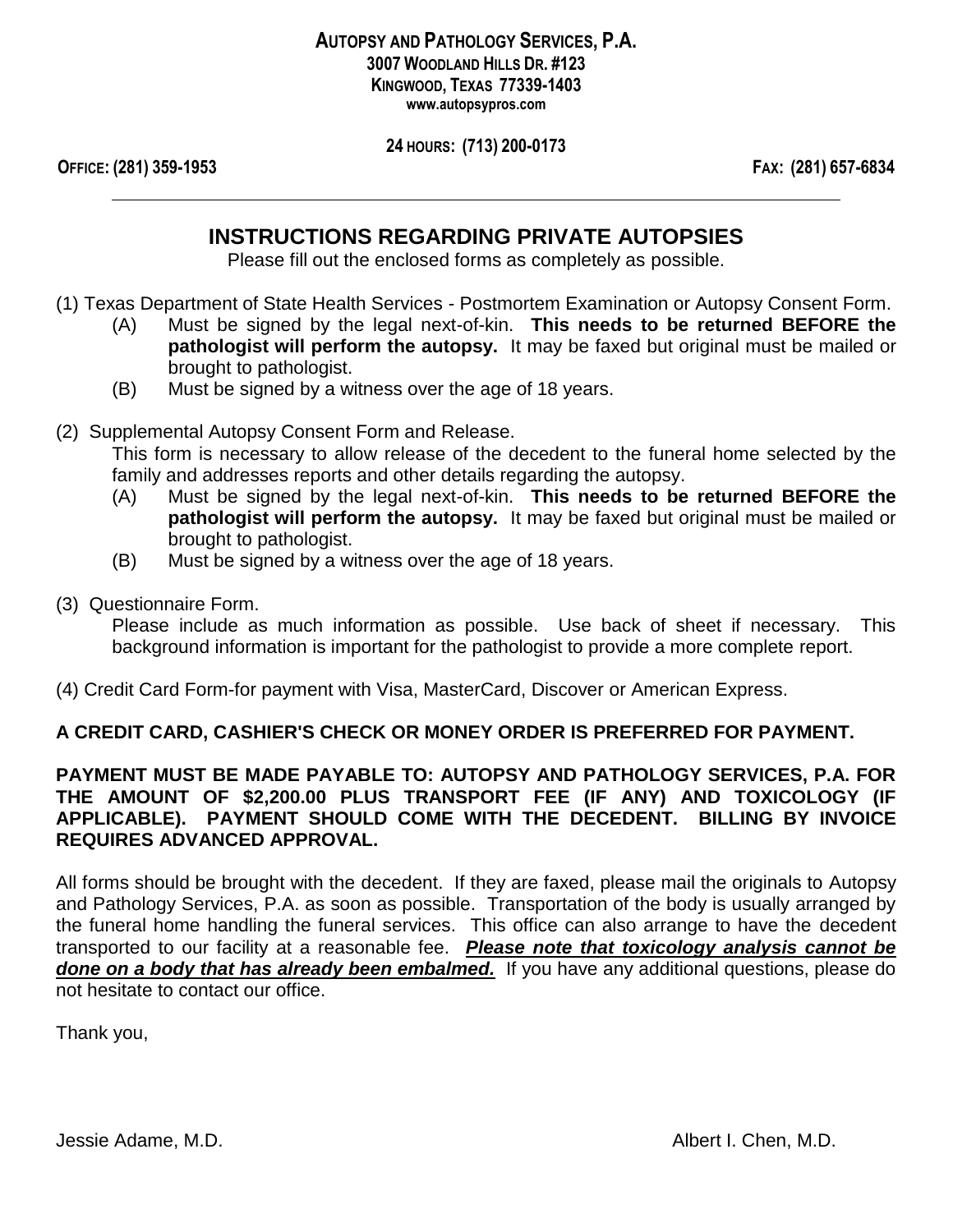

# **TEXAS DEPARTMENT OF STATE HEALTH SERVICES**

### **POSTMORTEM EXAMINATION OR AUTOPSY CONSENT FORM**

**This form is prescribed under Article 49.34 of the Code of Criminal Procedure. Please see the reverse side for further information regarding the law and the completion of this form.**

| NAME OF DECEDENT:                                                                                                                                                                           | DATE OF DEATH                                    |
|---------------------------------------------------------------------------------------------------------------------------------------------------------------------------------------------|--------------------------------------------------|
|                                                                                                                                                                                             |                                                  |
| NAME AND TITLE OF PHYSICIAN PERFORMING PROCEDURE:                                                                                                                                           | TEXAS LICENSE NUMBER:                            |
| JESSIE ADAME, MD (PATHOLOGIST) OR                                                                                                                                                           | <b>J. ADAME, MD -H9743</b>                       |
| <b>ALBERT I. CHEN, MD (PATHOLOGIST)</b>                                                                                                                                                     | A.I. CHEN, MD-L8304                              |
| NAME OF FACILITY AND DEPARTMENT WHERE THE PROCEDURE WILL BE PERFORMED:<br><b>AUTOPSY AND PATHOLOGY SERVICES, PA-MORGUE</b>                                                                  |                                                  |
|                                                                                                                                                                                             |                                                  |
| The physician may be required to remove and retain organs, fluids, prosthetic devices, or tissue for purposes of<br>comprehensive evaluation or accurate determination of a cause of death. |                                                  |
| PERMISSION IS GRANTED FOR A COMPLETE UNRESTRICTED AUTOPSY UNLESS A RESTRICTION OR LIMITATION IS SELECTED BELOW:                                                                             |                                                  |
| Exam is restricted to brain                                                                                                                                                                 | Exam is restricted to the chest and abdomen only |
| Exam is restricted to the chest cavity<br>_____ Exam is restricted to the abdominal cavity                                                                                                  |                                                  |
| Other: (Specify)                                                                                                                                                                            |                                                  |
| IF NO RESTRICTION OR LIMITATION IS SELECTED, THEN PERMISSION IS GRANTED FOR A COMPLETE UNRESTRICTED AUTOPSY TO<br><b>BE PERFORMED.</b>                                                      |                                                  |
|                                                                                                                                                                                             |                                                  |
| I authorize the release of the remains to the funeral services provider or person listed below after examination.                                                                           |                                                  |
| Name of Funeral Service Provider or Person:                                                                                                                                                 | Telephone Number:                                |
|                                                                                                                                                                                             |                                                  |
|                                                                                                                                                                                             |                                                  |
|                                                                                                                                                                                             |                                                  |
| Authorizing Person's Signature                                                                                                                                                              | Date                                             |
| Authorizing Person's Printed Name                                                                                                                                                           | Relationship to Decedent                         |
|                                                                                                                                                                                             |                                                  |
| Witness's Signature                                                                                                                                                                         | Date                                             |
|                                                                                                                                                                                             |                                                  |

Witness's Printed Name

If I am one of several individuals of the same relation (e.g. siblings) entitled to give consent to the postmortem examination or autopsy on the above named decedent, then, by my signature above, I declare that the decedent has no surviving spouse or legal guardian and no executor or administrator of the decedent's estate exists. I represent that all of my siblings have no objection to a postmortem examination or autopsy being performed on the above decedent.

**Warning: It is a felony to falsify information on a Vital Statistics application, record or report. The penalty for knowingly making a false statement on this form or for signing a form which contains a false statement is 2 to 10 years imprisonment and a fine of up to \$10,000. (Health and Safety Code §195.003)**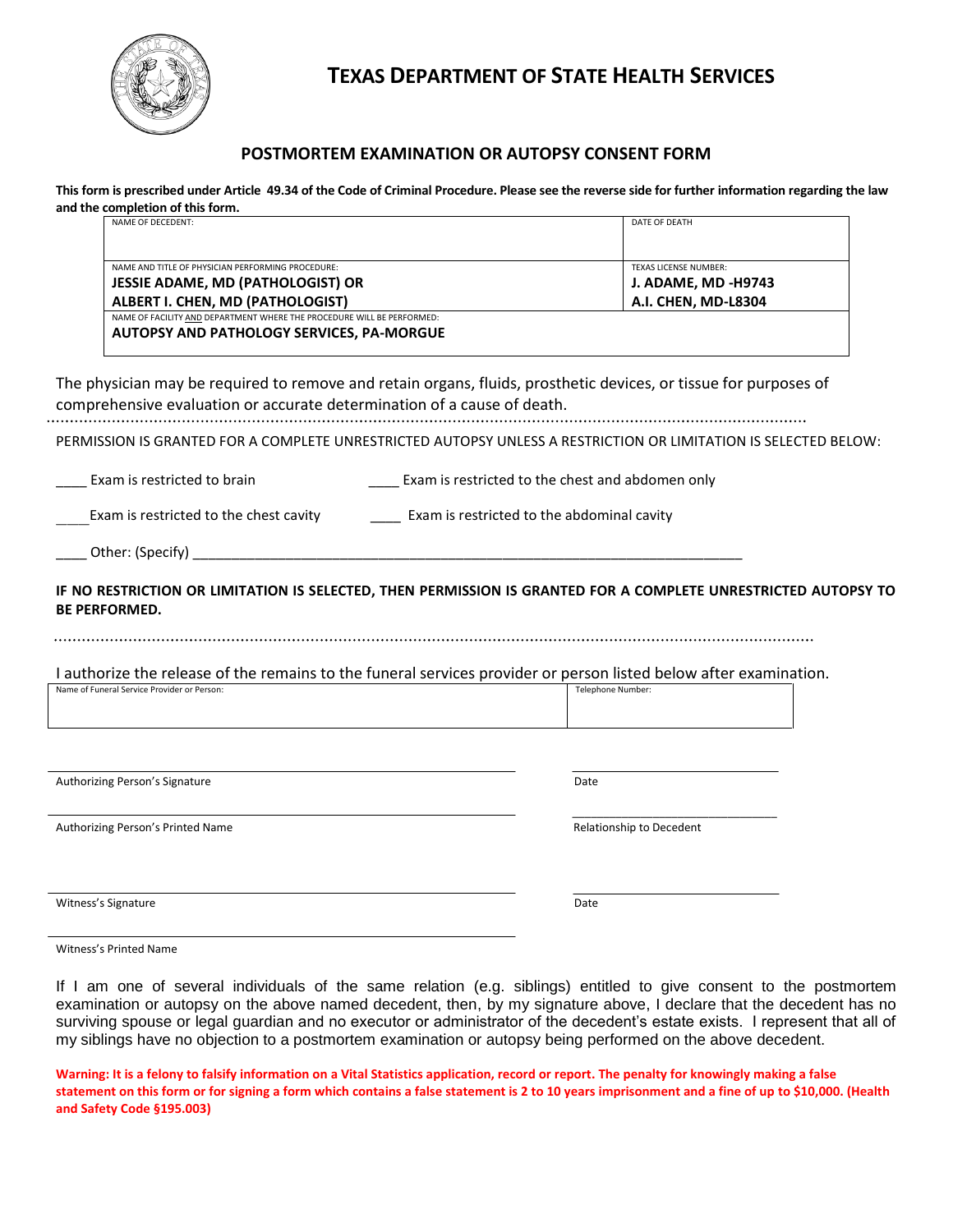

# TEXAS DEPARTMENT OF STATE HEALTH SERVICES **POSTMORTEM EXAMINATION OR AUTOPSY CONSENT FORM**

This form MUST be completed by the person authorized to give consent to a postmortem examination or autopsy before such procedure can be conducted [CCP Art. 49.32].

This form IS NOT required if an autopsy is ordered by a Justice of the Peace or Medical Examiners as part of an death inquest or ordered by the Texas Department of Criminal Justices under Texas Government Code §501.055 [CCP Art. 49.31].

#### *Persons Authorized To Consent to Postmortem Examination or Autopsy*

Consent for a postmortem examination or autopsy may be given by any following persons, who are reasonably available, in the order of priority listed:

- the spouse of the decedent;
- the person acting as guardian of the person of the decedent at the time of death or the executor or administrator of the decedent's estate;
- the adult children of the decedent;
- the parents of the decedent: and
- the adult siblings of the decedent.

If there is more than one person of the same relation entitled to give consent to a postmortem examination or autopsy, consent may be given by a member of the same relationship unless another person of the same relationship files an objection with the physician, medical examiner, justice of the peace, or county judge. If an objection is filed, the consent may be given only by a majority of the persons of the same relationship of class who are reasonably available. An example of this would be multiple surviving adult children.

A person may not give consent if, at the time of the decedent's death, a person granted higher priority as listed above is reasonably available to give consent or to file an objection to a postmortem examination or autopsy

#### *Anatomical Gift by Decedent Prior To Death*

An anatomical gift of a donor's body or part may be made during the life of the donor for the purpose of transplantation, therapy, research, or education by

- $\bullet$  the donor
	- o if the donor is an adult; or
		- o if the donor is a minor and is:
			- emancipated; or
				- authorized under state law to apply for a driver's license because the donor is at least 16 years of age and:
					- circumstances allow the donation to be actualized prior to 18 years of age; and
						- an organ procurement organization obtains signed written consent from the minor's parent, guardian, or custodian;
- an agent of the donor, unless the medical power of attorney or other record prohibits the agent from making an anatomical gift; a parent of the donor, if the donor is an
- unemancipated minor; or
- the donor's guardian.

#### *Anatomical Gift of Decedent's Remains by Someone Other Than the Decedent*

Unless the decedent has refused to make an anatomical gift in writing prior to death, an anatomical gift of a decedent's body or part for the purpose of transplantation, therapy, research, or education may be made by any<br>m

- an agent of the decedent at the time of death who could have made an anatomical gift under Section 692A.004(2) immediately before the decedent's death;
	- the spouse of the decedent;
	- adult children of the decedent;
	- parents of the decedent;
	- adult siblings of the decedent;
	- adult grandchildren of the decedent;
	- grandparents of the decedent;
	- an adult who exhibited special care and concern for the decedent;
	- the persons who were acting as the guardians of the person of the decedent at the time of death;
	- the hospital administrator; and
	- any other person having the authority to dispose of the decedent's body.

If there is more than one member of a class listed above entitled to make an anatomical gift, an anatomical gift may be made by a member of the class unless that member or a person to may be receiving the anatomical gift and knows of an objection by another member of the class. If an objection is known, the gift may be made only by a majority of the members of the class who are reasonably available.

A person may not make an anatomical gift if, at the time of the decedent's death, a person in a class higher than them is reasonably available to make or to object to the making of an anatomical gift.

#### *Death Inquest by Medical Examiners*

Some deaths may require a medical examiner to conduct an investigation or inquest and cause of death certification which may include an autopsy. [\[CCP Art. 49.25 §6\].](http://www.statutes.legis.state.tx.us/Docs/CR/htm/CR.49.htm#49.25) These include:

- A body was found and the cause and circumstances of the death are unknown.
- The death is believed to be an unnatural death from a cause other than a legal execution (accident, suicide, or homicide).
- The death occurred in prison or in jail.
- The death occurred within 24 hours of admission to a Hospital
- The death occurred without medical attendance.
- The physician is unable to certify the cause of death.
- The deceased is under six (6) years of age.

#### *Nonaffiliated Physicians*

Before signing this form, a representative of the hospital or other institution where the death occurred is required to inform a person authorized to consent to a postmortem examination or autopsy that they may request that a physician who is not affiliated with the hospital or other institution where the death occurred to perform the postmortem examination or autopsy at another hospital or institution.

A person authorized to consent to a postmortem examination or autopsy may also have a physician that is not affiliated with the hospital or institution where the death occurred review the postmortem examination or autopsy conducted by a physician affiliated with the hospital or other institution where the deceased person died.

A person requesting a nonaffiliated physician to perform or review a postmortem examination or autopsy is responsible for any additional costs incurred as a result of the nonaffiliated physician's performance or review of the examination or autopsy.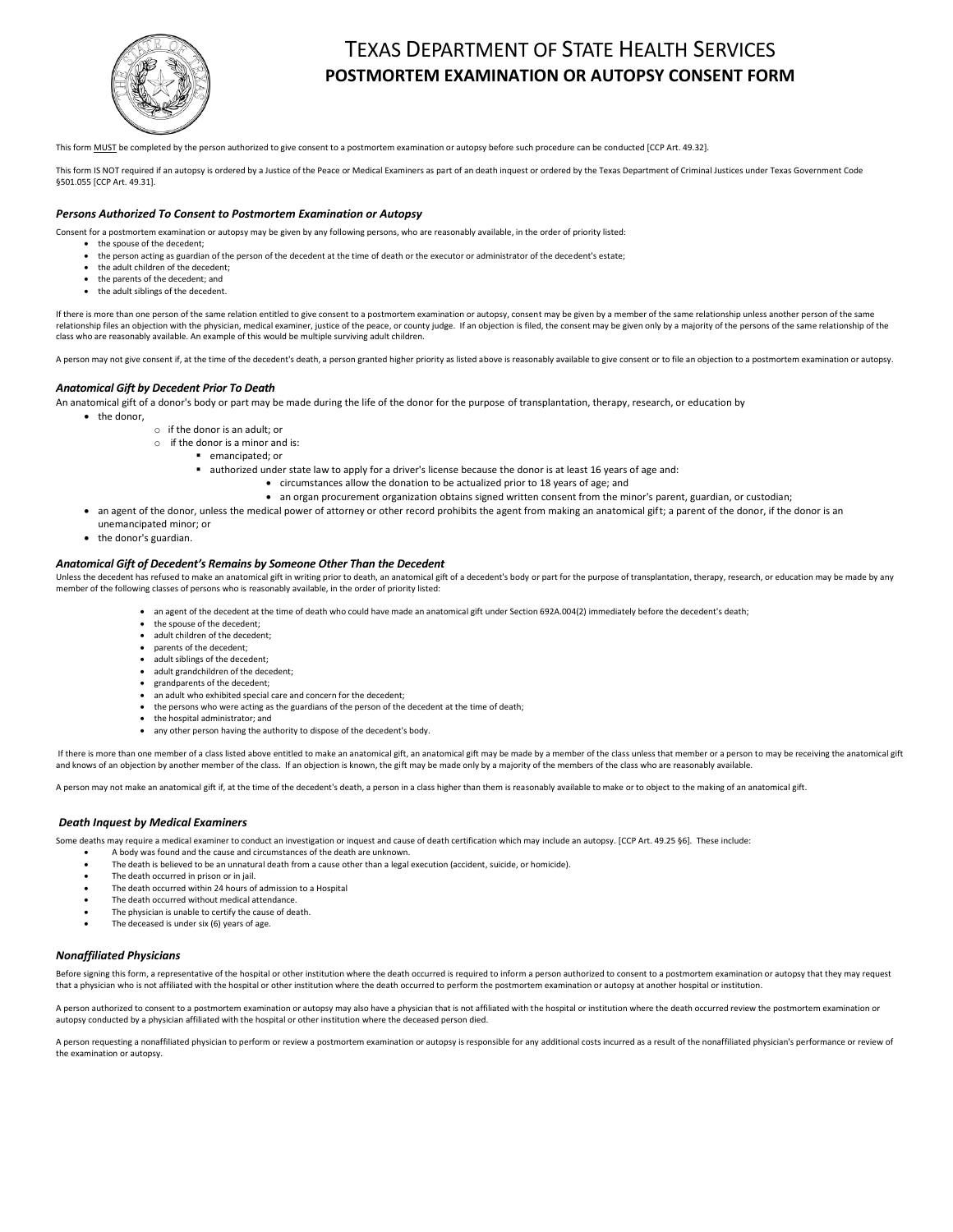**24 HOURS: (713) 200-0173**

**OFFICE: (281) 359-1953 FAX: (281) 657-6834**

### **SUPPLEMENTAL AUTOPSY CONSENT FORM AND RELEASE**

| Name of deceased:                                                                                                                |      |                             |          |  |  |
|----------------------------------------------------------------------------------------------------------------------------------|------|-----------------------------|----------|--|--|
| I(We)<br><u> 1980 - Jan Alexandro Alexandro Alexandro Alexandro Alexandro Alexandro Alexandro Alexandro Alexandro Alexandro </u> |      |                             |          |  |  |
| (name of nearest kin)                                                                                                            |      |                             |          |  |  |
| Address                                                                                                                          | City | <b>State</b>                | Zip Code |  |  |
| Telephone number                                                                                                                 |      | bearing the relationship of |          |  |  |

to the decedent named above, do hereby represent that I am (we are) entitled by law to control the disposition of the remains and authorize Autopsy and Pathology Services, P.A. and its doctors/representatives to release the body of the above named decedent, after completion of the autopsy, to the funeral home listed on the Postmortem Examination or Autopsy Consent Form.

I (We) authorize Jessie Adame, M.D. and Albert I. Chen, M.D. and any of their associates or consultants to perform an autopsy on the above decedent and authorize the removal, retention, examination and subsequent disposal of such organs, tissues and parts for diagnostic, scientific, academic or therapeutic purposes as the pathologist or his associates or consultants deem necessary and proper. This authority allows for a complete autopsy examination without restrictions to be performed unless a restriction or special limitation was specified on the Postmortem Examination or Autopsy Consent Form. **(NOTE: A COMPLETE AUTOPSY WITH NO RESTRICTIONS WILL BE PERFORMED IF NO RESTRICTION OR SPECIAL LIMITATION IS SPECIFIED.)**

I (We) also authorize the remains to be transported to the facility selected by Jessie Adame, MD and Albert I. Chen, M.D. and any of their associates or consultants in order to perform the autopsy.

I (We) understand that a prepayment of **TWO THOUSAND TWO HUNDRED DOLLARS (\$2,200.00)** plus any additional transport fees or toxicology fees is required before the autopsy is performed. Payment may be cash, credit card, money order, or cashier's check payable to Autopsy and Pathology Services, P.A.. This fee includes a detailed macroscopic and microscopic examination with typed report but does not include fees for services that are beyond the capabilities of this office (such as immunohistochemical stains, photography duplication, chemical laboratory studies, toxicology, electron microscopy, DNA studies, consultations with other specialists, etc.) Any extra costs for such services will only be done with prior approval of the legal next of kin. Further, this autopsy fee does not include any time which may be now or later requested of the pathologist(s) as a professional witness.

| Printed Name: 1990 and 2000 and 2000 and 2000 and 2000 and 2000 and 2000 and 2000 and 2000 and 2000 and 2000 and 2000 and 2000 and 2000 and 2000 and 2000 and 2000 and 2000 and 2000 and 2000 and 2000 and 2000 and 2000 and 2 |                                                                                                                                                    |
|--------------------------------------------------------------------------------------------------------------------------------------------------------------------------------------------------------------------------------|----------------------------------------------------------------------------------------------------------------------------------------------------|
|                                                                                                                                                                                                                                |                                                                                                                                                    |
|                                                                                                                                                                                                                                |                                                                                                                                                    |
| • the spouse of the decedent;<br>decedent's estate;                                                                                                                                                                            | Order of Next of Kin<br>• the person acting as guardian of the person of the decedent at the time of death or the executor or administrator of the |
| المستحلف والمستحلف المستلمات والمستحدث المنافس المنابي والمستحلف                                                                                                                                                               |                                                                                                                                                    |

- the adult children of the decedent;
- the parents of the decedent; and
-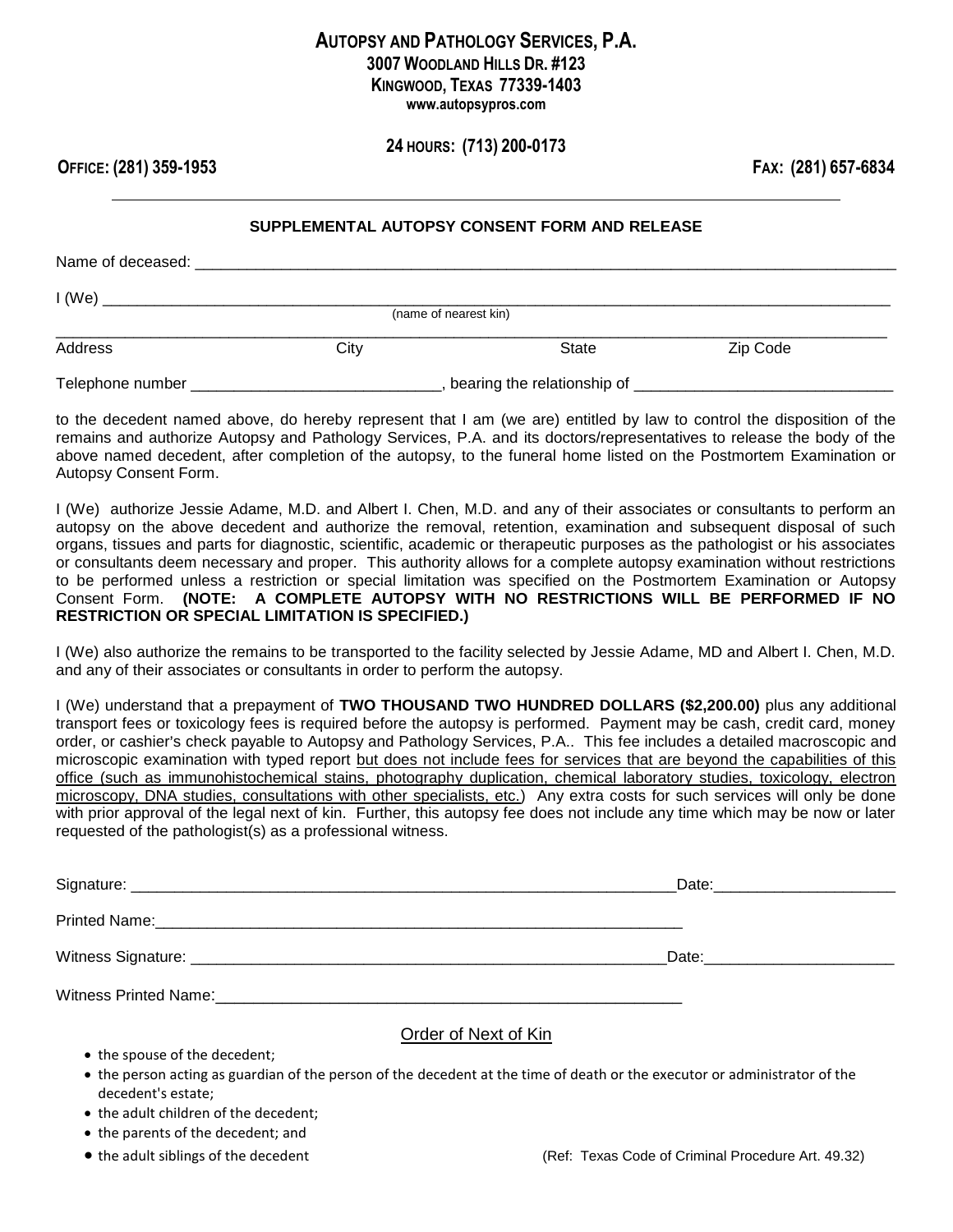| OFFICE: (281) 359-1953                                                                                                                                                                          | 24 HOURS: (713) 200-0173  | FAX: (281) 657-6834 |
|-------------------------------------------------------------------------------------------------------------------------------------------------------------------------------------------------|---------------------------|---------------------|
|                                                                                                                                                                                                 | <b>QUESTIONNAIRE FORM</b> |                     |
|                                                                                                                                                                                                 |                           |                     |
|                                                                                                                                                                                                 |                           |                     |
|                                                                                                                                                                                                 |                           |                     |
|                                                                                                                                                                                                 |                           |                     |
|                                                                                                                                                                                                 |                           |                     |
|                                                                                                                                                                                                 |                           |                     |
|                                                                                                                                                                                                 |                           |                     |
|                                                                                                                                                                                                 |                           |                     |
| Name of hospital/facility where deceased received treatment (if applicable): _________________________________                                                                                  |                           |                     |
| Doctor or J.P. who is signing death certificate (include phone number if known): _____________________________                                                                                  |                           |                     |
|                                                                                                                                                                                                 |                           |                     |
| Has an autopsy previously been performed on the deceased? (if so, by what doctor, include address and phone                                                                                     |                           |                     |
| Why is an autopsy being requested? (Provide as much detail as necessary; you may use back of sheet or blank sheet):                                                                             |                           |                     |
| Medical conditions which the deceased had (i.e. diabetes, high blood pressure, coronary artery disease, cancer including<br>site of cancer if known, you may use back of sheet or blank sheet): |                           |                     |
| List of Medications deceased was taking:                                                                                                                                                        |                           |                     |
|                                                                                                                                                                                                 |                           |                     |

What funeral home is being used? (include contact person, address, phone and fax number): \_\_\_\_\_\_\_\_\_\_\_\_\_\_\_\_\_\_\_\_

\_\_\_\_\_\_\_\_\_\_\_\_\_\_\_\_\_\_\_\_\_\_\_\_\_\_\_\_\_\_\_\_\_\_\_\_\_\_\_\_\_\_\_\_\_\_\_\_\_\_\_\_\_\_\_\_\_\_\_\_\_\_\_\_\_\_\_\_\_\_\_\_\_\_\_\_\_\_\_\_\_\_\_\_\_\_\_\_\_\_\_\_\_\_\_\_\_ \_\_\_\_\_\_\_\_\_\_\_\_\_\_\_\_\_\_\_\_\_\_\_\_\_\_\_\_\_\_\_\_\_\_\_\_\_\_\_\_\_\_\_\_\_\_\_\_\_\_\_\_\_\_\_\_\_\_\_\_\_\_\_\_\_\_\_\_\_\_\_\_\_\_\_\_\_\_\_\_\_\_\_\_\_\_\_\_\_\_\_\_\_\_\_\_\_